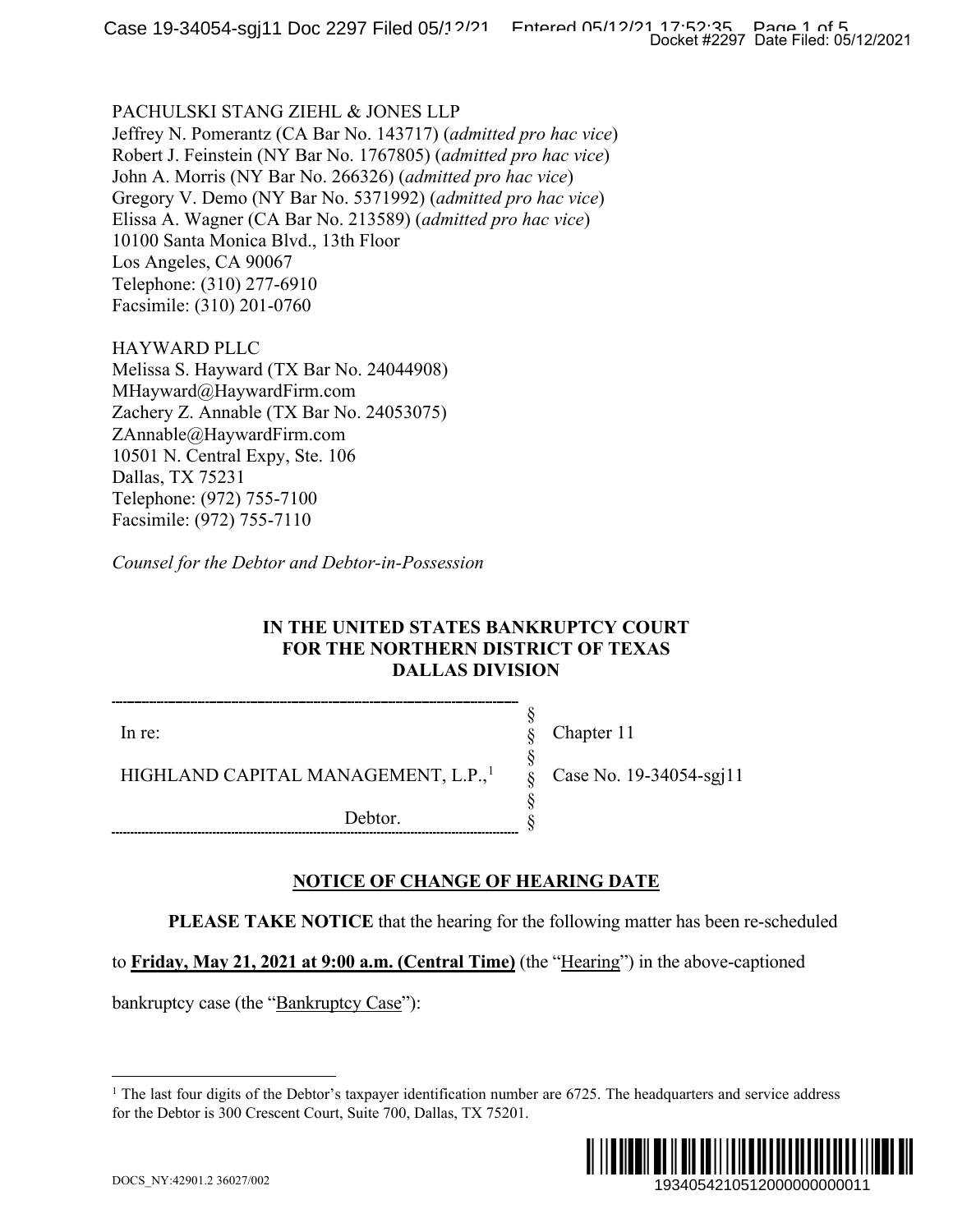1. *Debtor's Motion for Entry of an Order Approving Settlement with UBS Securities LLC and UBS AG London Branch and Authorizing Actions Consistent Therewith* [Docket No. 2199] (the "Motion").

The Hearing on the Motion will be held via WebEx videoconference before The Honorable Stacey G. C. Jernigan, United States Bankruptcy Judge. The WebEx video participation/attendance link for the Hearing is: [https://us-courts.webex.com/meet/jerniga.](https://us-courts.webex.com/meet/jerniga)

A copy of the WebEx Hearing Instructions for the Hearing is attached hereto as **Exhibit A**; alternatively, the WebEx Hearing Instructions for the Hearing may be obtained from Judge Jernigan's hearing/calendar site at: [https://www.txnb.uscourts.gov/judges-info/hearing-dates/judge](https://www.txnb.uscourts.gov/judges-info/hearing-dates/judge-jernigans-hearing-dates)[jernigans-hearing-dates.](https://www.txnb.uscourts.gov/judges-info/hearing-dates/judge-jernigans-hearing-dates)

Any response (each, a "Response") to the relief requested in the Motion shall be filed with the Clerk of the Court on or before **Wednesday, May 12, 2021 at 5:00 p.m. (Central Time)** (the "Response Deadline").

The Debtor may file a reply (each, a "Reply") to any Response. Any Reply shall be filed with the Clerk of the Court on or before **Friday, May 14, 2021 at 5:00 p.m. (Central Time)** (the "Reply Deadline").

[*Remainder of Page Intentionally Left Blank*]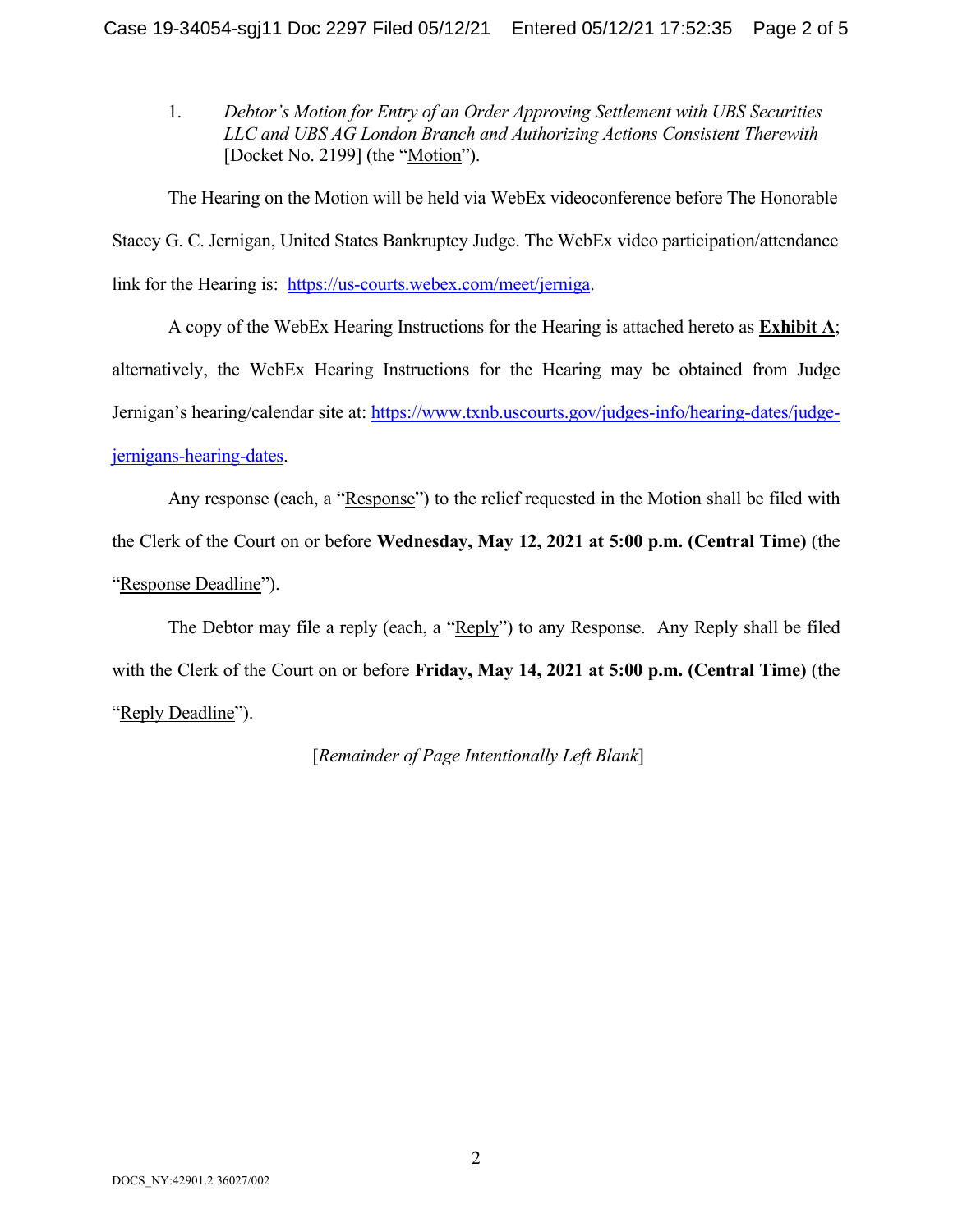### Dated: May 12, 2021. **PACHULSKI STANG ZIEHL & JONES LLP**

Jeffrey N. Pomerantz (CA Bar No. 143717) Robert J. Feinstein (NY Bar No. 1767805) John A. Morris (NY Bar No. 266326) Gregory V. Demo (NY Bar No. 5371992) Elissa A. Wagner (CA Bar No. 213589) 10100 Santa Monica Blvd., 13th Floor Los Angeles, CA 90067 Telephone: (310) 277-6910 Facsimile: (310) 201-0760 Email: jpomerantz@pszjlaw.com rfeinstein@pszjlaw.com jmorris@pszjlaw.com gdemo@pszjlaw.com ewagner@pszjlaw.com

-and-

### **HAYWARD PLLC**

*/s/ Zachery Z. Annable* Melissa S. Hayward Texas Bar No. 24044908 MHayward@HaywardFirm.com Zachery Z. Annable Texas Bar No. 24053075 ZAnnable@HaywardFirm.com 10501 N. Central Expy, Ste. 106 Dallas, Texas 75231 Tel: (972) 755-7100 Fax: (972) 755-7110

*Counsel for the Debtor and Debtor-in-Possession*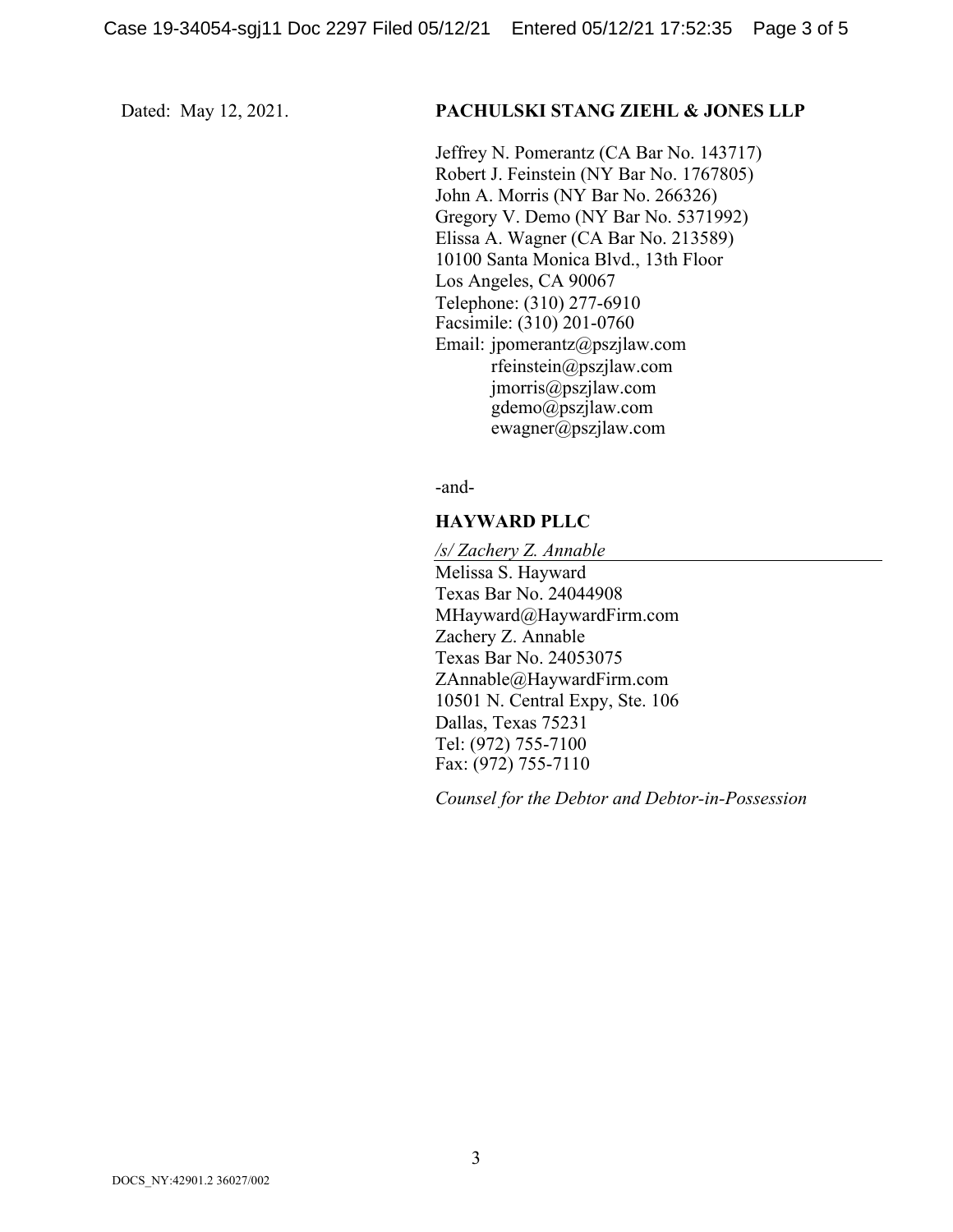# **EXHIBIT A**